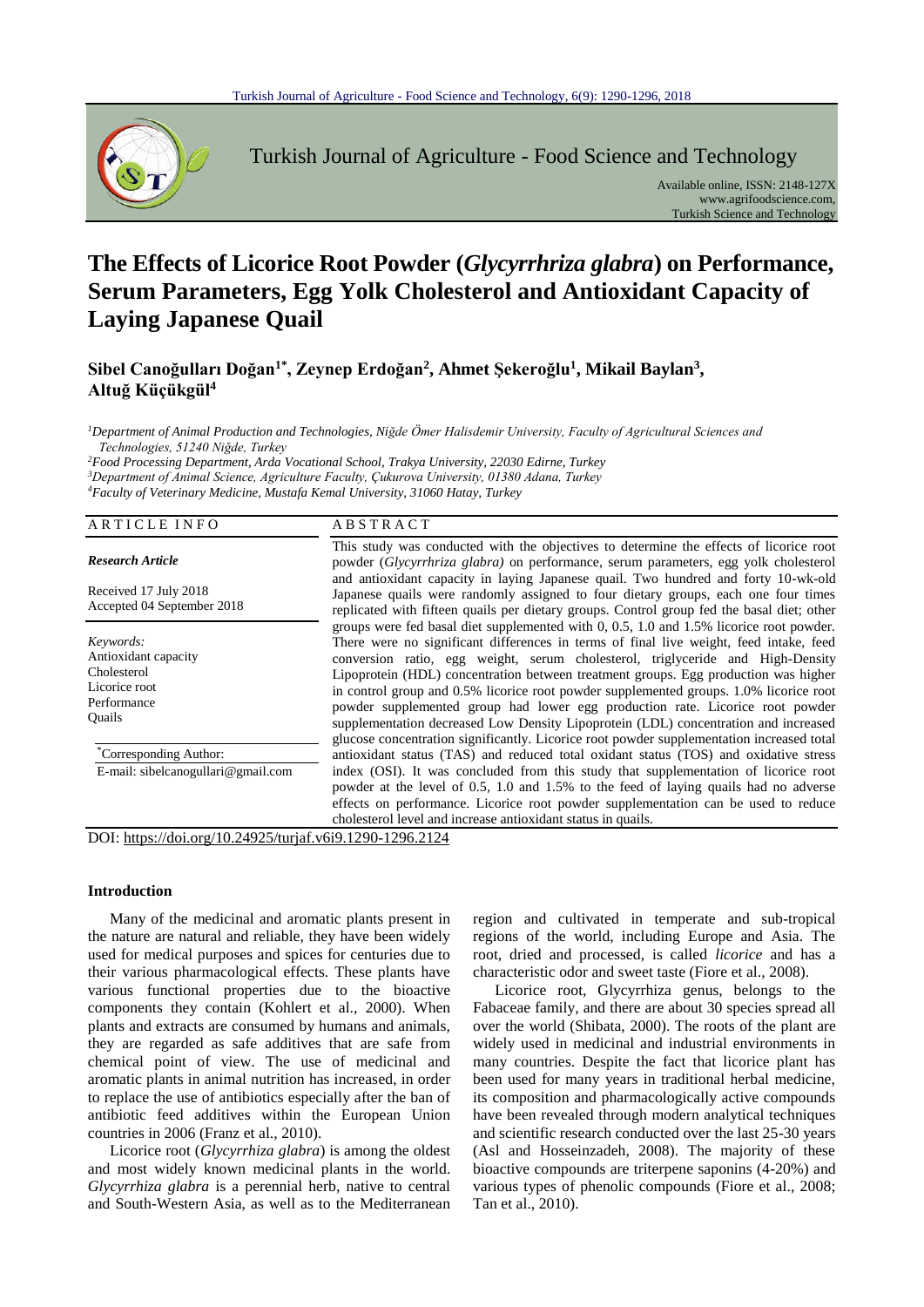Glycyrrhizin and flavonoids, such as liquiritin, isoliquiritin and their aglycones, have been reported as the major constituents of licorice and they are perceived as the active principles responsible for its pharmacological efficacy (Zhang and Ye, 2009). Glabridin which is the main isoflavonoid compounds of the plant has been reported to have potent antioxidant activity (Shibata, 2000).

The effects of glycyrrhizin (glycyrrhizin) and glycyrrhetic (glycyrrhetic) acid as the main compounds of triterpene saponins have been demonstrated as antioxidant (Ju 1989; Vaya et al., 1997; Doğan, 2004), antiinflammatory (Yokota et al., 1998), anti-viral (Fiore et al., 2008), anti-allergic, anticarcinogenic and immunomodulatory with the results of clinical and experimental studies (Shibata, 2000; Asl and Hosseinzadeh, 2008). Other important effects of glycyrrhizin and glycyrrhetic acid have been reported to have cardioprotective, hepatoprotective and plasma lipidlowering effects (Fuhrman et al., 2002, Nakagawa et al.,2004, Visavadiya and Narasimhacharya, 2006).

Vaya et al. (1997) investigated the effect of antioxidant substances of licorice root on the LDL oxidation. They have identified 7 isoflavan substances in the root. (Hispaglabridine, Glabridin, methylglabridine isoprenylchalcone derivatives, Isoliquiritigenin, isoflavone and Formononetin). These antioxidants have been shown to be highly effective against LDL oxidation. Nitalikar et al. (2010) reported that licorice root extract have antimicrobial effects on gram-positive (*Bacillus subtilis* and *Stapphylococcus aureus*) and gram-negative bacteria (*Escherichia coli* and *Pseudomonas aeruginosa*). Sen et al. (2011) reported that glycyrrhizin which is one of the key components of the licorice root bring oxidative stress parameters such as Superoxide dismutase (SOD), catalase and malondialdehyde (MDA) to normal levels in diabetic mice. There is a very limited number of studies have been conducted on the use of licorice root powder or extract as supplement in laying hens or quails diet.

For this purpose, present study were investigated the effects of the licorice root powder (*Glycyrrhriza glabra)* on performance, serum parameters, egg yolk cholesterol and antioxidant capacity in laying Japanese quail.

## **Material and Method**

## *Bird and Diet*

The experimental procedures for this study were reviewed and approved by the Local Animal Care and Use Committee of Çukurova University (29.12.2014/8). Two hundred and forty 10-wk-old laying Japanese quails of similar live weight (370.48±2.156 g) were randomly divided into four dietary treatments. Each treatment was consisted of 4 replicates with 15 birds in each. Quails were weight individually at the beginning and at the end of the experiment. Birds were transferred to wire cages (15 birds each) which were  $50 \times 50 \times 20$  cm. Each cage was equipped with a trough-type feeder and a nipple drinker.

Quails were fed a basal diet as a control group and other groups were fed basal diet supplemented with 0, 0.5, 1.0 and 1.5 % licorice root powder. In order to add the licorice root powder to the basal diet, a small amount of diet was first taken and mixed with a certain amount of licorice root powder. This mixture was then added to the diet and mixed until the diet became homogenous.

The basal diet was formulated to meet the nutrient requirements of laying quails according to NRC (1994) (Table 1) Licorice root was obtained from Hatay province which is situated in southern Turkey, on the eastern Mediterranean coast. After the licorice root was powdered, it was given to the quails.

Chemical composition of licorice root was determined as 9.15% protein, 0.53% fat, 6.80% moisture, 7.70% ash, 24.48% fiber, 47.11% Carbohydrate, 1720 mg/100g Ca, 78 mg/100g P, 185.80 ppm Na, 7276 ppm K, 1224 ppm Fe (Badr et al., 2103).

Production performance such as feed intake, egg number, egg weight and bird mortality of each replicate was recorded daily. Feed conversion ratio (FCR) was calculated according to following formula:

$$
FCR = \frac{Feed \ consumption (g/week)}{Egg \ weight (g/week)}
$$

Egg mass was calculated by multiplying egg weight by egg production. During the 8-week experimental period 16 h light 8 h dark was applied and feed and water were given for *ad-libitum* consumption.

# *Egg Yolk Cholesterol*

In order to determine egg yolk cholesterol level in the experiment, 20 eggs (5 eggs from each replicate) were taken from each group at  $4<sup>th</sup>$  and  $8<sup>th</sup>$  weeks of experiment. The eggs were boiled for 10 minutes to ensure solidification of the egg yolk. Then the egg yolks were removed and mixed thoroughly. After homogenization, yolk samples were taken and transferred to the tubes and kept at -80°C until analysis. Fat extraction from the samples was performed according to the method developed by Boselli et al. (2001). According to this method, yolk samples were added 30/70 ratio ethanol/chloroform solution at the ratio of 2:1 and stirred at 21°C for 30 minutes. The solution obtained at the end of the filtration was filtered through a vacuum cleaner filter. Egg cholesterol levels were determined spectrophotometrically using the Boehringer Manheim Gmbh Biochemica (1989) method with the appropriate kit.

#### *Biochemical Analyses*

At the end of the experiment, 2 birds were randomly selected per replicate from each treatment group and starved for 12 h before slaughter. Total 32 quails were slaughtered by severing the jugular vein and blood samples were taken and transferred to anticoagulant tubes.

To separate the serum, the tube was centrifuged at 2000 rpm for 10 minutes. After centrifugation, serum samples were transferred to tubes and stored at -80°C until analyzed. Glucose, triglyceride, cholesterol, HDL and LDL lipoprotein levels in serum were measured spectrophotometrically according to the protocols of commercial kits (Erba Mannheim, CZ).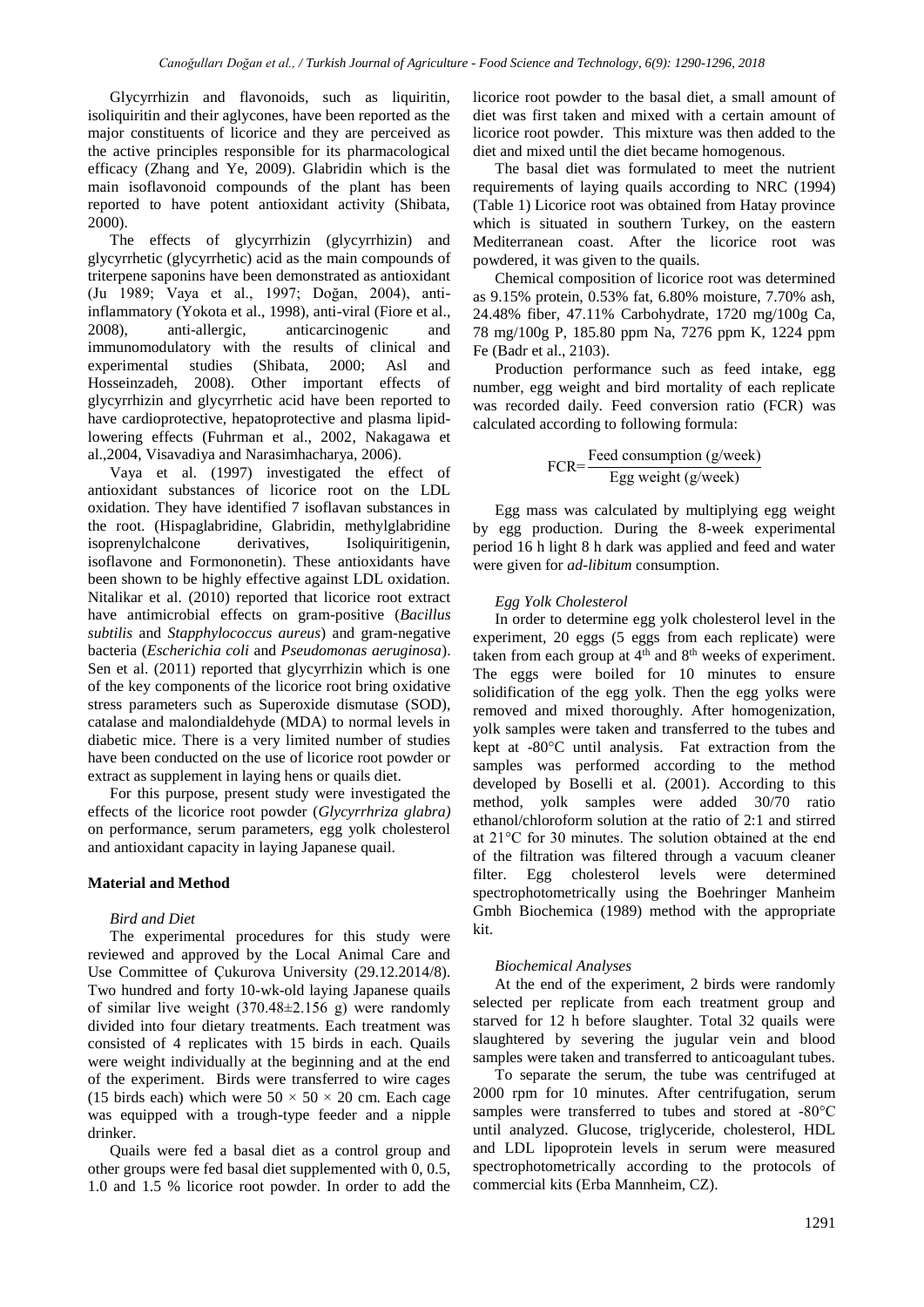| Table 1 Ingredient and chemical composition of the diet |  |  |  |
|---------------------------------------------------------|--|--|--|
|                                                         |  |  |  |

| Ingredient           | $\%$   | <b>Calculated Nutrient</b> | Composition |
|----------------------|--------|----------------------------|-------------|
| Maize                | 48.55  | ME, kcal/kg                | 2.900.00    |
| Soybean meal         | 33.95  | Crude protein, %           | 19.78       |
| Meat-bone meal       | 3.00   | Crude fiber, %             | 2.98        |
| Vegetable oil        | 5.00   | Ether extract %            | 5.05        |
| Lime stone           | 7.60   | Ash $%$                    | 10.02       |
| Di calcium phosphate | 1.20   | Dry matter %               | 91.30       |
| Salt                 | 0.25   | Available phosphorus, %    | 0.60        |
| Vitamin premix*      | 0.10   | Calcium, %                 | 3.20        |
| Mineral premix**     | 0.10   | Methionine, %              | 0.40        |
| DL-Methionine        | 0.20   | Methionine & Cysteine, %   | 0.65        |
| Lysine, %            | 0.05   | Lysine, %                  | 0.95        |
| Total                | 100.00 |                            |             |

\*Vitamin premix in per kg of diet: 15,000 I.U. Vitamin A, 5,000 I.U. Vitamin D, 100 I.U. Vitamin E, 5 I.U. Vitamin K, 4 I.U. Vitamin B1, 10 I.U. Vitamin B<sub>2</sub>, 5 LU. Vitamin B<sub>6</sub>, 0.03 LU. Vitamin B<sub>12</sub>, 50 mg Vitamin C, 60 mg Niacin, 18 mg Calcium D-Pantothenic acid, 2 mg Folic Acid, 0.25 mg Biotin, \*\*Mineral premix in per kg of diet: 100 mg Manganese, 80 mg Iron, 100 mg Zinc, 10 mg Copper, 0.2 mg Cobalt, 1.5 mg Iodine, 0.2 mg Selenium.

Liver sample of quails were taken under aseptic conditions from quails that have been slaughtered and blood samples taken. Homogenates were prepared in the liver sample. The total antioxidant and oxidant capacity (TAS and TOS) parameters were investigated and the oxidative stress index was determined. TAS and TOS levels in liver samples were determined by spectrophotometer following the methodology of commercial kit (Rel Assay, TR). To prepare the homogenate from the liver samples, 0.4 g was taken from the samples in sterile environment. Homogenates were prepared by washing 2 times with PBS and then centrifuging at 4000 g for 5 minutes. And then lysis buffer including 1% triton X-100 (Merck), 50 mM HEPES pH 7.2, 10 mM EDTA, 100 mM  $NaH_2PO_4$  2H<sub>2</sub>O and 8% protease inhibitor cocktail [aprotinin , phenylmethanesulfonylfluoride (PMSF), leupeptin, sodium fluoride (Merck, EU)] was added to homogenates. Supernatants were obtained by centrifuging of detergentinsoluble cellular proteins at 12000 g for 10 minutes at 4°C. TAS and TOS analyzes were determined by using the obtained homogenate samples.

# *Total Antioxidant Status*

TAS levels of liver homogenates were analyzed using commercial kits based on the principles described above (Assay Rel Diagnostics, Turkey). For this purpose, 800 μl of Reagent 1 was taken from kit and 50 μl samples were added to this. The initial measurements were made at 660 nm wavelength in the spectrophotometer and the results were recorded. Then, 125 μL of Reagent 2 was added to these test tubes and kept at room temperature for 10 minutes and measured at absorbance values of 660 nm. The obtained values were determined as mmol Trolox Eqiv./L (Erel, 2004).

#### *Total Oxidant Status*

TOS values in liver samples were determined according to equivalent micro molar hydrogen peroxides per liter. (Erel, 2005). TOS levels of liver homogenates were analyzed using commercial kits based on the principles described above (Assay Rel Diagnostics, Turkey). For this purpose, 1000 μl of Reagent 1 in kit was taken and 150 μl sample was added to them and initial measurements were made with 530 nm wavelength in spectrophotometer. Subsequently, 50 μL of Reagent 2 was added to these test tubes and kept at room temperature for 10 minutes and then again were measured at 600 nm absorbance values and recorded. The values were calculated in terms of umol  $H_2O_2$  Eqiv./L.

#### *Oxidative Stress Index (OSI)*

The effects licorice root powder on the oxidative stress and antioxidant system were determined by investigating total antioxidant and oxidant capacity (TAS and TOS) parameters and determined with oxidative stress index. The oxidative stress index is equal to the percentage of total oxidant capacity to total antioxidant capacity. The TAS value obtained in the experiment as mmol/L was converted to μmol/L and the oxidative stress index was calculated according to the following formula (Kosecik et al., 2005).

$$
OSI = \frac{TOS, \mu mol H_2O_2 \text{ equiv.}/L}{TAS, \mu mol Trolox equivalent/L} \times 100
$$

## *Statistical Method*

Statistical analysis of data was performed using the SPSS 18.0 (Statistical Package for Social Sciences) program. The data were analyzed using the One-way ANOVA variance analysis method in SPSS and the Duncan test was used to determine the statistical differences between the groups. Duncan test result P<0.05 was considered statistically significant (SPSS, 2009).

#### **Results and Discussion**

Results of final live weight, feed intake, feed conversion ratio, egg production and egg weight of quails are presented in Table 2. During the 1-8 wks., final live weight, feed intake, feed conversion ratio and egg weight were not affected by the licorice root powder supplementation (P>0.05). These results are in agreement with Sedghi et al. (2010a) who showed that diets supplemented with 0, 2, 4 or 6 g/kg of licorice extract were not influenced feed intake, feed conversion ratio and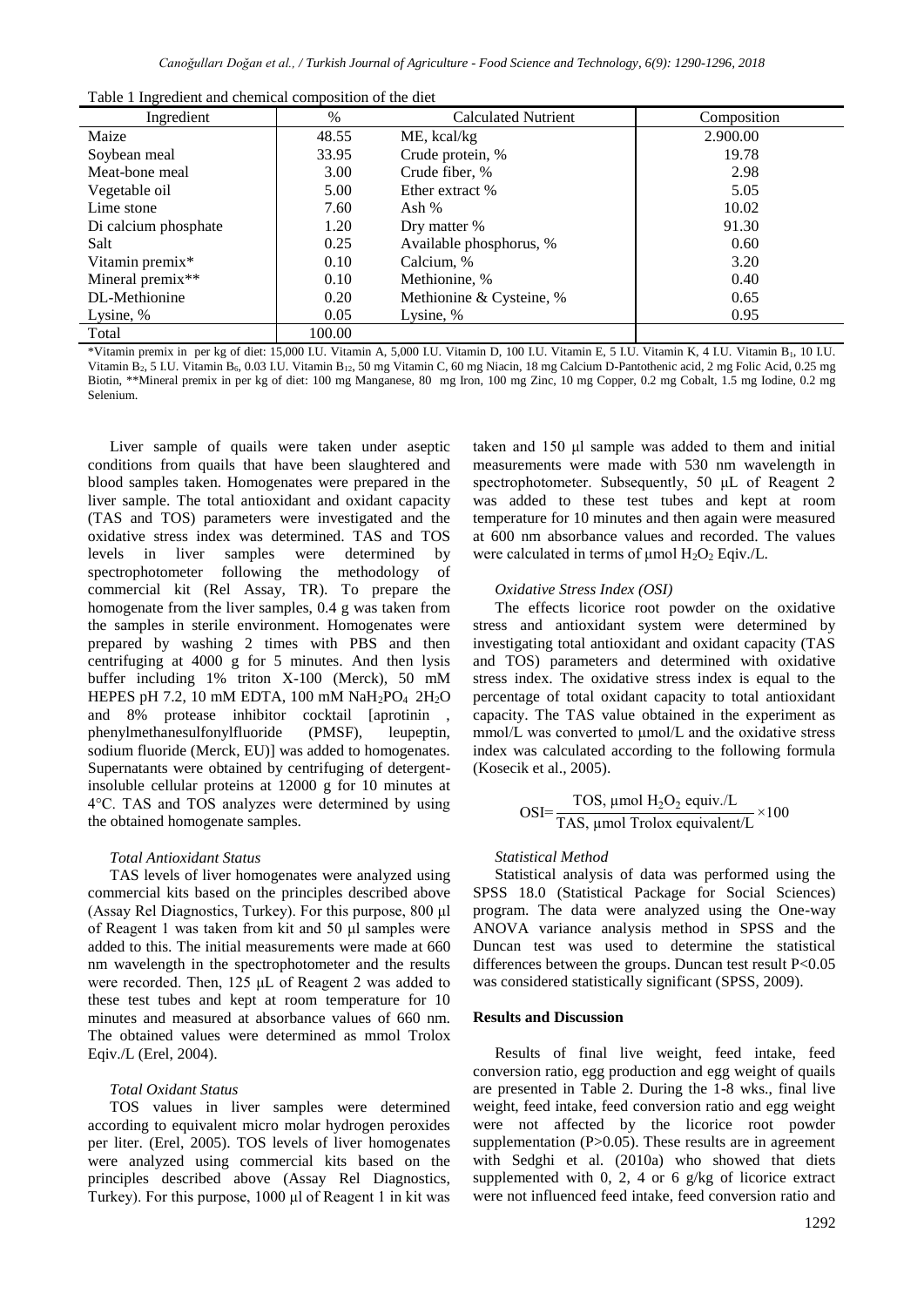egg weight in 58-wk-old laying hens. Contrary to our study, Awadein et al. (2010) who reported that dietary supplementation of licorice at the level of 0.1 and 0.5% had significant effect on feed intake, feed conversion ratio and egg weight in Mandarah hens. They explained that feed intake and feed conversion ratio decreased and egg weight increased with dietary licorice supplementation (P<0.05). The different results may be due to the different species of poultry or different form of licorice used in the researches. There is a very limited number of studies have been conducted on the use of licorice root powder or extract as supplement in laying hens or quails diet. Experiment on the addition of licorice root was made mostly on broiler chickens and the findings were

compared with them. Thus, in contrast to our results, Safari and Zahedi (2016) explained that 0, 0.5, 1, 1.5 and 2 g/kg *Glycyrrhiza glabra* extract significantly influenced quail body weight and feed intake during both the starter (1-21 days) and grower (21-42) periods of the study (P<0.05), but there was not any significant effect on feed conversion ratio during the experiment (P>0.05). Similarly, Myandoab and Mansoub (2012) investigated the effects of licorice root extract as a medicinal plants and probiotic in quails. They obtained that feed conversion ratio decreased and feed intake and average body weight gain increased in quails fed containing 200 ppm of licorice root extract and 1% probiotic in the diet.

| Parameters                           | Licorice root $(\%)$           |                                |                     |                                 | SEM <sup>1</sup> | $\mathbf{P}^2$ |
|--------------------------------------|--------------------------------|--------------------------------|---------------------|---------------------------------|------------------|----------------|
|                                      | $\Omega$                       | 0.5                            | 1.0                 | 1.5                             |                  |                |
| Initial live weight (g)              | 370.73±4.323                   | 370.68±4.399                   | 370.52±4.347        | $370.01 \pm 4.313$              | 2.156            | 0.999          |
| Final live weight $(g)$              | 368.68±4.037                   | $363.42 \pm 5.496$             | $362.04\pm4.660$    | 368.25±4.831                    | 2.378            | 0.685          |
|                                      |                                | 1-4 week period                |                     |                                 |                  |                |
| Feed Intake (g/bird/day)             | 41.78±0.122                    | $41.65 \pm 0.193$              | $41.65 \pm 0.308$   | $41.78 \pm 0.100$               | 0.098            | 0.625          |
| Feed Conversion Ratio (g feed/g egg) | $4.04 \pm 0.091$               | $4.32\pm0.136$                 | $4.31 \pm 0.511$    | $4.09 \pm 0.058$                | 0.055            | 0.159          |
| Egg production (% hen day            | $84.74 \pm 1.656^{\mathrm{a}}$ | $77.82 \pm 1.979$ <sup>b</sup> | $78.34 \pm 2.165^b$ | $82.36 \pm 1.371$ <sup>ab</sup> | 0.958            | 0.026          |
| Egg weight (g/bird/day)              | $10.39 \pm 0.231$              | $9.74 \pm 0.258$               | $9.72 \pm 0.268$    | $10.23 \pm 0.142$               | 0.118            | 0.097          |
|                                      |                                | 4-8 weeks period               |                     |                                 |                  |                |
| Feed Intake (g/bird/day)             | $41.33 \pm 0.267$              | $41.92 \pm 0.273$              | $41.75 \pm 0.511$   | $41.52 \pm 0.202$               | 0.165            | 0.618          |
| Feed Conversion Ratio (g feed/g egg) | $4.15 \pm 0.090$               | $4.18\pm0.123$                 | $4.30\pm0.118$      | $4.15 \pm 0.068$                | 0.050            | 0.681          |
| Egg production (% hen day)           | $83.33 \pm 1.847$              | $81.96 \pm 2.476$              | $80.53 \pm 2.474$   | $83.39 \pm 1.637$               | 1.055            | 0.753          |
| Egg weight (g/bird/day)              | $10.00 \pm 0.206$              | $10.11 \pm 0.249$              | $9.79 \pm 0.276$    | $10.04\pm0.166$                 | 0.112            | 0.776          |
|                                      |                                | 1-8 weeks period               |                     |                                 |                  |                |
| Feed Intake (g/bird/day)             | $41.55 \pm 0.150$              | $41.78 \pm 0.166$              | $41.60 \pm 0.294$   | $41.65 \pm 0.113$               | 0.096            | 9.857          |
| Feed Conversion Ratio (g Feed/g egg) | $4.10\pm0.064$                 | $4.25 \pm 0.091$               | $4.31 \pm 0.085$    | $4.12 \pm 0.044$                | 0.037            | 0.134          |
| Egg production (% hen day)           | $84.04 \pm 1.226^{\mathrm{a}}$ | $79.89 \pm 1.603^b$            | $79.43 \pm 1.629^b$ | $82.87 \pm 1.054$ <sup>ab</sup> | 0.713            | 0.057          |
| Egg weight (g/bird/day)              | $10.19\pm0.156$                | $9.93 \pm 0.179$               | $9.75 \pm 0.189$    | $10.14 \pm 0.109$               | 0.081            | 0.203          |

Table 2 The effects of licorice root on performance parameters

 $a$ -b: Means within rows with different superscripts differ significantly (P<0.05); <sup>1</sup>SEM: Standard error of the mean, <sup>2</sup> Level of significance was set at  $P < 0.05$ 

Egg production ratios were obtained 84.04, 79.89, 79.43 and 82.87% and egg mass value calculated as 8.62,8.01, 7.84 and 8.43 in control, 0.5, 1.0 and 1.5% licorice root powder supplemented groups, respectively. On the contrary of our study, Awadein et al. (2010) reported that egg production increased with 0.1 and 0.5% licorice addition compared with control group. The same results were obtained by Sedghi et al*.* (2010a) who reported that diet supplemented with 4 g/kg of licorice extract had greater  $(P<0.06)$  egg production than the control fed diet during the experiment.

The effects of licorice root powder supplementation on serum parameters of laying quails are shown in Table 3. Licorice root powder supplementation did not significantly affect serum cholesterol, triglyceride and HDL concentration (P>0.05). However, compared to control diet, 0.5, 1.0 and 1.5% licorice root powder supplementation decreased triglyceride concentration by 1.38, 11.79 and 21.42%, and increased HDL concentration by 6.37, 18.81 and 23.73%, respectively. Similar results obtained by the Sedghi et al. (2010b) who explained that licorice extracts at the levels of 0.5, 1.0 and 2.0 g/kg decreased cholesterol and triglyceride concentration and increased HDL concentration in broilers.

Sharifi et al. (2013) reported that the increase in plasma HDL levels may be due to the inhibition of the active enzyme hepatic 3-hydroxy-3-methylglutarylcoenzyme A (HMG-COA). The enzyme 3-hydroxy-3 methylglutaryl-coenzyme A (HMG-CoA) reductase is the rate-limiting enzyme in cholesterol biosynthesis that catalyzes the conversion of HMG-CoA (Friesen and Rodwell, 2004). Indeed, it is suggested that medicinal plants cause a decrease in HMG-COA enzyme synthesis (Yu et al., 1998). Results of the present study for serum cholesterol and triglyceride concentration agree with Al-Daraji, 2012a; Myandoab and Mansoub, 2012 and Rezaei et al., 2014. Myandoab and Mansoub (2012) who reported that the levels of serum cholesterol and triglyceride concentration reduced with licorice root supplementation in quails. In contrast to our results Salary et al. (2014) stated that the inclusion of 0.2 and 0.4% licorice extracts in drinking water of broiler did not decreased triglyceride and cholesterol level.

There was statistically significant difference in serum LDL concentration levels among the experimental groups (P<0.05). Licorice root powder supplementation to the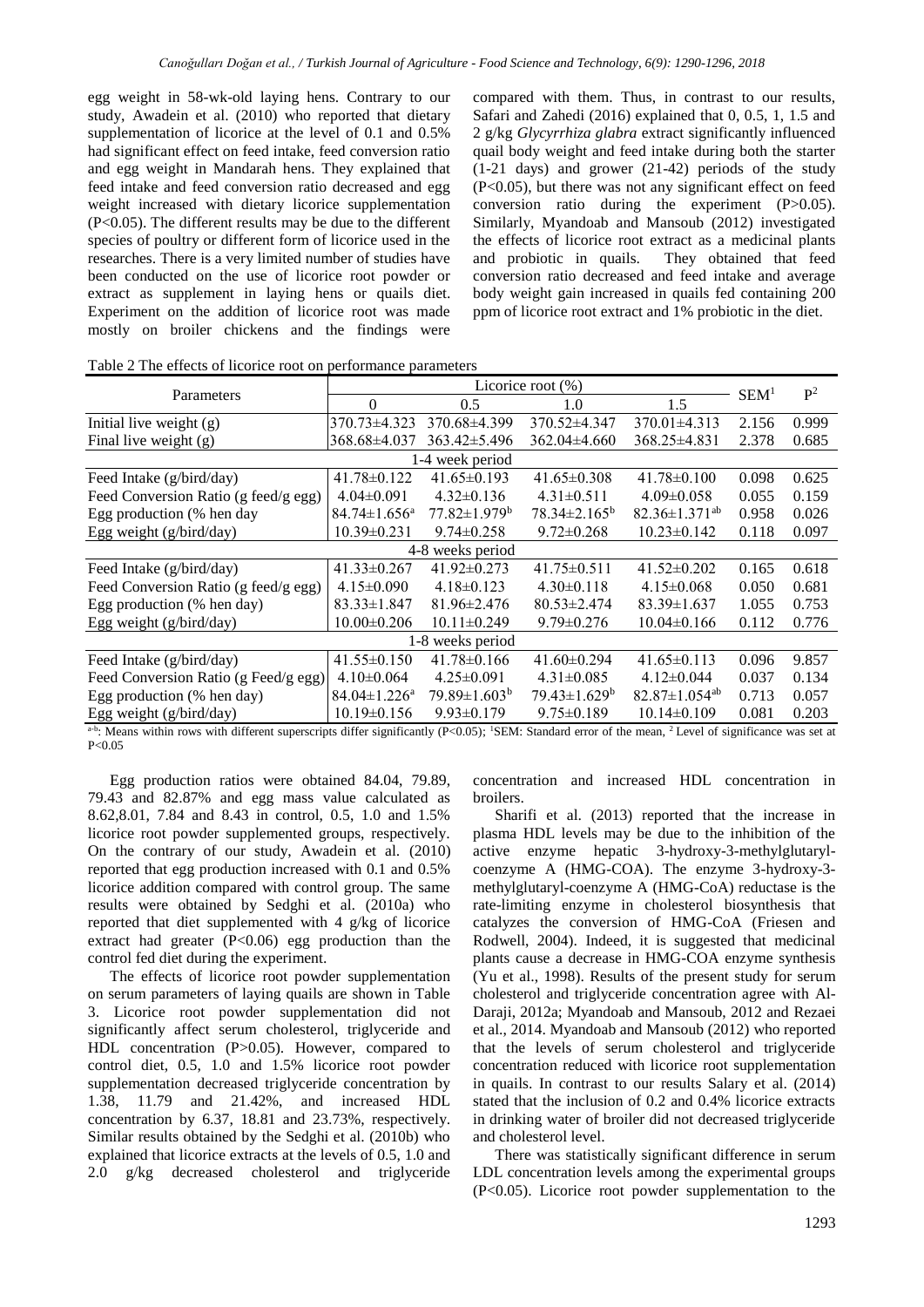experimental diets decreased the LDL concentration and 1.0 % licorice root powder supplemented group had the lowest LDL level. Results also revealed that the addition of licorice root resulted in significant (P<0.05) increase in serum glucose compared with control group. This result is in agreement with findings of Al-Daraji (2012a) and Al-Daraji (2012b). Al-Daraji (2012b) investigated the effect of licorice extract supplemented diet on aflatoxin degradation and blood parameters in broiler chickens. They explained that addition of 150, 300 or 450 mg/kg of licorice root extract to the diet increased plasma glucose level with increasing supplementation (P<0.05). In contrast to present study Myandoab and Mansoub (2012) explained that plasma glucose concentration was not significantly different among the groups. Also Sedghi et

al. (2010b) stated that glucose concentration in broiler fed with 0.5, 1.0 and 2.0 g/kg licorice extracts supplementation decreased glucose concentration. Blood glucose level is important in birds. Because glucose is utilized by birds for a variety of functions with the main use being for energy production through cellular oxidation, glycogen synthesis in liver and glycolytic muscles, fatty acid synthesis as well as synthesis of nonessential amino acids, vitamin C, and other metabolites (Braun and Sweaze, 2008). The increase in glucose level in treatment group may be caused by the glycyrrhizin which is active component of licorice root. Glycyrrhizin is a saponin glycoside that is 60 times sweeter than cane sugar (Roshan et al., 2012).

| Table 3 The effects of licorice root supplement on plasma biochemical parameters <sup>*</sup> |  |  |
|-----------------------------------------------------------------------------------------------|--|--|
|                                                                                               |  |  |

| <b>Parameters</b> |                                 | SEM <sup>1</sup>                  | $\mathbf{p}^2$                 |                                  |        |       |
|-------------------|---------------------------------|-----------------------------------|--------------------------------|----------------------------------|--------|-------|
| (mg/dL)           |                                 | () 5                              | 1.0                            |                                  |        |       |
| Cholesterol       | $173.45 \pm 6.048$              | $167.73\pm 6.717$                 | $157.85\pm4.415$               | $166.73\pm8.424$                 | 3.179  | 0.365 |
| Triglyceride      | $1031.50\pm 62.305$             | $1017.28 \pm 92.795$              | $909.85 \pm 72.148$            | $810.55\pm49.490$                | 37.354 | 0.121 |
| <b>LDL</b>        | $65.36 \pm 2.861$ <sup>a</sup>  | $52.20\pm 6.163$ <sup>ab</sup>    | 41.44 $\pm$ 7.224 <sup>b</sup> | $46.31 \pm 6.531^{\circ}$        | 3.247  | 0.046 |
| <b>HDL</b>        | $85.75 \pm 5.941$               | $91.22 \pm 8.097$                 | $101.88\pm9.324$               | $106.10\pm8.135$                 | 4.058  | 0.267 |
| Glucose           | $217.77 \pm 9.581^{\mathrm{b}}$ | $276.43 \pm 10.265$ <sup>ab</sup> | $293.50 \pm 26.908^a$          | $300.51 \pm 30.857$ <sup>a</sup> | 11.828 | 0.047 |

 $a$ -b: Means within rows with different superscripts differ significantly (P<0.05); <sup>1</sup>SEM:Standard error of the mean, <sup>2</sup> Level of significance was set at  $P < 0.05$ 

Table 4 The effects of licorice root supplement on egg yolk cholesterol level\*

|                                           | Licorice Root Supplementation, (%) |                   |                   |                   |                  | $\mathbf{p}^2$ |
|-------------------------------------------|------------------------------------|-------------------|-------------------|-------------------|------------------|----------------|
| Parameters $(mg/g)$                       |                                    | 0.5               |                   |                   | SEM <sup>1</sup> |                |
| Egg yolk cholesterol $4th$ week           | $17.95\pm 0.554$                   | $17.66\pm0.42$    | $17.40 \pm 0.208$ | $16.63\pm0.287$   | 0.212            | 0.139          |
| Egg yolk cholesterol $8th$ week           | $16.96 \pm 0.496$                  | $15.87 \pm 0.501$ | $15.92 \pm 0.430$ | $15.52 \pm 0.448$ | 0.249            | 0.199          |
| Mean egg yolk cholesterol                 | 17.46±0.387                        | $16.76 \pm 0.429$ | $16.66 \pm 0.335$ | $16.27 \pm 0.266$ | 0.188            | 0.164          |
| $h \rightarrow e$<br>$\cdots$<br>$\cdots$ |                                    |                   |                   | $\sim$ $\sim$     |                  |                |

 $a$ -b: Means within rows with different superscripts differ significantly (P<0.05); <sup>1</sup>SEM: Standard error of the mean, <sup>2</sup> Level of significance was set at  $P < 0.05$ 

|  |  |  | Table 5 Effects of licorice root supplementation on oxidative stress and antioxidant system |  |
|--|--|--|---------------------------------------------------------------------------------------------|--|
|  |  |  |                                                                                             |  |

|                                                                                                       | Licorice Root Supplementation, (%) |                                 |                                 |                           |                  | $\mathbf{p}^2$ |
|-------------------------------------------------------------------------------------------------------|------------------------------------|---------------------------------|---------------------------------|---------------------------|------------------|----------------|
| Parameters                                                                                            |                                    |                                 |                                 |                           | SEM <sup>1</sup> |                |
| TAS <sup>3</sup> (mmol Trolox equivalents/L   $0.479 \pm 0.053^b$                                     |                                    | $0.460 \pm 0.054$ <sup>b</sup>  | $0.579 \pm 0.050^{\mathrm{ab}}$ | $0.631 \pm 0.019^a$       | 0.027            | 0.072          |
| TOS <sup>4</sup> (µmol H <sub>2</sub> O <sub>2</sub> equivalents /L)   22.42 $\pm$ 2.134 <sup>a</sup> |                                    | $19.489 \pm 2.854$ <sup>a</sup> | $12.191 \pm 0.899^b$            | $11.97 \pm 0.615^{\circ}$ | 1 350            | 0.002          |
| OSI <sup>5</sup>                                                                                      | $4.924 \pm 1.011$ <sup>a</sup>     | $4.771 \pm 1.437$ ab            | $2.222 \pm 0.136$ <sup>ab</sup> | $1.937 \pm 0.103^b$       | 0.533            | 0.058          |

 $a$ -b: Means within rows with different superscripts differ significantly (P<0.05); <sup>1</sup>SEM: Standard error of the mean, <sup>2</sup> Level of significance was set at P<0.05; TAS<sup>3</sup>: Total Antioxidant Status, TOS<sup>4</sup>: Total Oxidant Status, OSI<sup>5</sup>: Oxidative Stress Index

There were no significant differences in egg yolk cholesterol among the groups (Table 4) (P>0.05). However, the egg yolk cholesterol levels decreased with increasing level of licorice root powder supplementation. At the  $4<sup>th</sup>$  and  $8<sup>th</sup>$  weeks of the experiment, control group had the highest egg yolk cholesterol content while the lowest egg yolk cholesterol level was determined in the 1.0% supplemented group. Awadein et al. (2010) used 0.1 and 0.5% licorice root as a source of phytoestrogens in the layers diets and stated that egg cholesterol levels were significantly lower in 0.1% and 0.5% licorice supplemented groups than the control group.

Results revealed that quails supplemented with the licorice root powder had a positive effect on the oxidative stress index (OSI), TAS and TOS value. Significant decreases in the TOS values obtained with increasing level of licorice root powder supplementation  $(P<0.05)$ (Table 5). Thus Haraguchi et al. (2000) stated that isoflavan derivatives, glabridin (1), hispaglabridin A (2), hispaglabridin B (3), 4'-Omethylglabridin (4) and 3' hydroxy-4'-O-methylglabridin (5), isolated from Glycyrrhiza glabra, were investigated for their ability to protect liver mitochondria against oxidative stresses. Mitochondrial lipid peroxidation linked to respiratory electron transport and that induced non-enzymatically were inhibited by these isoflavans. Vaya et al. (1997) analyzed the antioxidative properties of natural compounds from the root of the plant *Glycyrrhiza glabra* (licorice) toward LDL oxidation. They isolated seven constituents, with antioxidant capacity from *Glycyrrhiza glabra*. The isolated compounds were identified as the isoflavans Hispaglabridin A (1), Hispaglabridin B (4), Glabridin (3), and 4\*-O-Methylglabridin (2), the two chalcones, isoprenylchalcone derivative (5) and Isoliquiritigenin (6), and the isoflavone, Formononetin (7). The antioxidative capacities of the isolated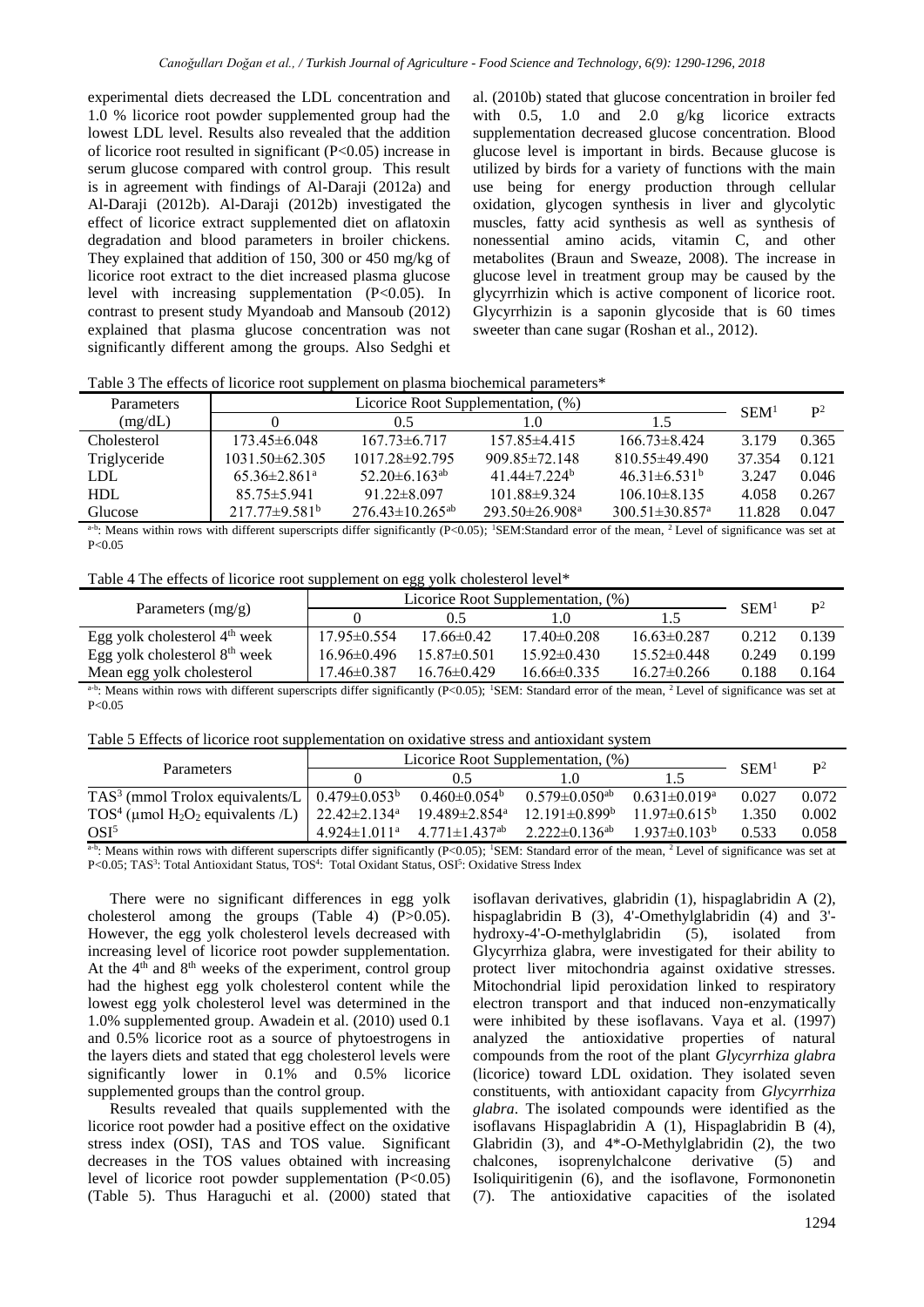compounds (1–7) were tested against β-carotene destruction and LDL oxidation. They explained that supplementation of specific licorice constituents to normal human diet, may protect to a certain extent plasma LDL from oxidation.

TAS value results show that the licorice root has antioxidant effect. As a matter of fact, it was determined that the level of total antioxidant increased with increasing levels of licorice root powder supplementation. But there were no significantly differences between treatment groups (P>0.05). TAS value was determined as 0.479, 0.460, 0.579 and 0.631 mmol Trolox equivalents/L in the groups containing 0, 0.5, 1.0 and 1.5% licorice root, respectively (P>0.05). Similar results were obtained by the (Visavadiya and Narasimhacharya, 2006; Sen et al., 2011; Zhao et al., 2011; Habibi et al., 2014) who found that licorice root has antioxidant capacity. Visavadiya and Narasimhacharya (2006) investigated the hypocholesterolaemic and antioxidant effects of *Glycyrrhiza glabra* root powder in hypercholesterolaemic male albino rats. They reported that *Glycyrrhiza glabra* root powder administration to hypercholesterolaemic rats decreased hepatic lipid peroxidation with a concomitant increase in superoxide dismutase (SOD) and catalase activities and total ascorbic acid content. *Glycyrrhiza glabra* root powder increased hepatic HMG-CoA reductase activity in rats supplemented with 5 and 10 gm% level. Sen et al. (2011) stated that oxidative stress parameters, namely, serum superoxide dismutase, catalase, malondialdehyde in diabetic rats were reverted to respective normal values after glycyrrhizin administration.

The results of the present study suggested that the licorice root powder could be used in laying quail diets without negative effect on performance. Licorice root powder could be used in quail diets to increase antioxidant capacity and used as a feed additive to lower cholesterol levels in quail eggs.

### **Acknowledgements**

This research was supported by the Niğde Ömer Halisdemir University the Scientific Research Projects Unit with FEB 2015/16-BAGEP project number.

## **References**

- Al-Daraji HJ. 2012a. The use of licorice extract for alleviate the adverse effects of heat stress on physiological performance of broiler chickens. International Journal of Pharmaceutical and Phytopharmacological Research*,* 2(2): 79-82.
- Al-Daraji HJ. 2012b. Effect of liquorice extract supplemented diet on aflatoxin degradation and blood parameters in broiler chickens*.* International Journal of Pharmaceutical and Phytopharmacological Research, 2(2): 87-91.
- Asl MN, Hosseinzadeh H. 2008. Review of pharmacological effects of Glycyrrhiza sp. and its bioactive compounds. Phytother Res., 22:709–724.
- Awadein NB, Eid YZ, Abd El-Ghany FA. 2010. Effect of dietary supplementation with phytoestrogens sources before sexual maturity on productive performance of Mandarah hens. Egyptian Poultry Science, 30(3): 829-846.
- Boehringer Manheim GmbH Biochemica 1989. Methods of biochemical analysis and food analysis. Manheim-Germany, 26-28.
- Boselli E, Velazco V, Caboni MF, Lercker G. 2001. Pressurized liquid extraction of lipids for the determination of oxysterols in egg contained food. Journal of Chromatography A., 917: 239-244.
- Doğan Y. 2004. Ratlarda Meyan Kökünün Oksidatif Antioksidatif Sistem Üzerine Etkileri. Harran Üniversitesi Sağlık Bilimleri Enstitüsü Yüksek Lisans Tezi.
- Erel O. 2004. A novel automated direct measurement method for total antioxidant capacity using a new generation, more stable ABTS radicalcation. Clin. Biochem., 37:277-85.
- Erel O. 2005. A new automated colorimetric method for measuring total oxidant status. Clin. Biochem.**,** 38(12):1103- 1111.
- Friesen JA, Rodwell VW. 2004. The 3-hydroxy-3 methylglutaryl coenzyme-A (HMG-CoA) reductases. Genome Biol., 5(11): 248.
- Fiore C, Eisenhut M, Krausse R, Ragazzi E, Pellati D, Armanini D, Bielenberg J. 2008. Antiviral effects of glycyrrhiza species. Phytother. Res., 22: 141-148.
- Fuhrman B, Volkova N, Kaplan M, Presser D, Attias J, Hayek T, Aviram M. 2002. Antiatherosclerotic effects of licorice extract supplementation on patients: Increased resistance of LDL to atherogenic modifications, reduced plasma lipid levels, and decreased systolic blood pressure. Nutr., 18(3):268-273.
- Habibi R, Sadeghi GH, Karimi A. 2014. Effect of different concentrations of ginger root powder and its essential oil on growth performance, plazma metabolites and antioxidant status in broiler chicks under heat stress. British Poultry Science, 55(2):228-237.
- Haraguchi H, Yoshida N, Ishikawa H, Tamura Y, Mizutani K, Kinoshita T. 2000. Protection of mitochondrial functions against oxidative stresses by isoflavans from *Glycyrrhiza glabra*. J Pharm Pharmacol., 52: 219-23.
- Ju HS. 1989. Effects of Glycyrrhiza flavonoids on lipid peroxidation and active oxygen radicals. Acta Pharmaceutica Sinica, 24(11): 807-812.
- Kohlert C, van Rensen I, Marz, R, Schindler G, Graefe EU, Veit M. 2000. Bioavailability and pharmacokinetics of natural volatile terpenes in animals and humans. Planta Medica, 66: 495-505.
- Kosecik M, Erel O, Sevinc E, Selek S. 2005. Increased oxidative stress in children exposed to passive smoking. Int. J. Cardiol., 100: 61-64.
- Myandoab MP, Mansoub NH. 2012. Comparative effect of *Liquorice root* extract medicinal plants and probiotic in diets on performance, carcass traits and serum composition of Japanese Quails. Global Veterinaria, 8(1):39-42.
- Nakagawa K, Kishida H, Arai N, Nishiyama T, Mae T. 2004. Licorice flavonoids suppress abdominal fat accumulation and increase in blood glucose level in obese diabetic KK-A(y) mice. Biol. Pharm. Bull., 27:1775-1778.
- Nitalikar MM, Munde KC, Dhore BV, Shikalgar SN. 2010. Studies of Antibacterial Activities of *Glycyrrhiza glabra* Root Extract. Int.J. PharmTech Res., 2(1): 899-901.
- NRC 1994. Nutrient Requirements of Poultry. 9th Revised Edition, National Academy Press, Washington DC.
- Rezaei M, Kalantar M, Nasr J. 2014. *Thymus Vulgaris* L., *Glycyrrhiza Glabra*, and Combo Enzyme in Corn or Barley-Basal Diets in Broiler Chickens. International Journal of Plant, Animal and Environmental Sciences, 4(3): 418-423.
- Safari A, Zahedi A. 2016. The effect of different levels supplementation of *Glycyrrhiza glabra* extract on growth performance in male quail. International Journal of Advanced Biological and Biomedical Research, 4(2):214– 219.
- Salary J, Kalantar M, Sahebi ala MK. Ranjbar K, Hemati Matin HR. 2014. Drinking water supplementation of licorice and aloe vera extracts in broiler chickens. Scientific Journal of Animal Science, 3(2): 41-48.